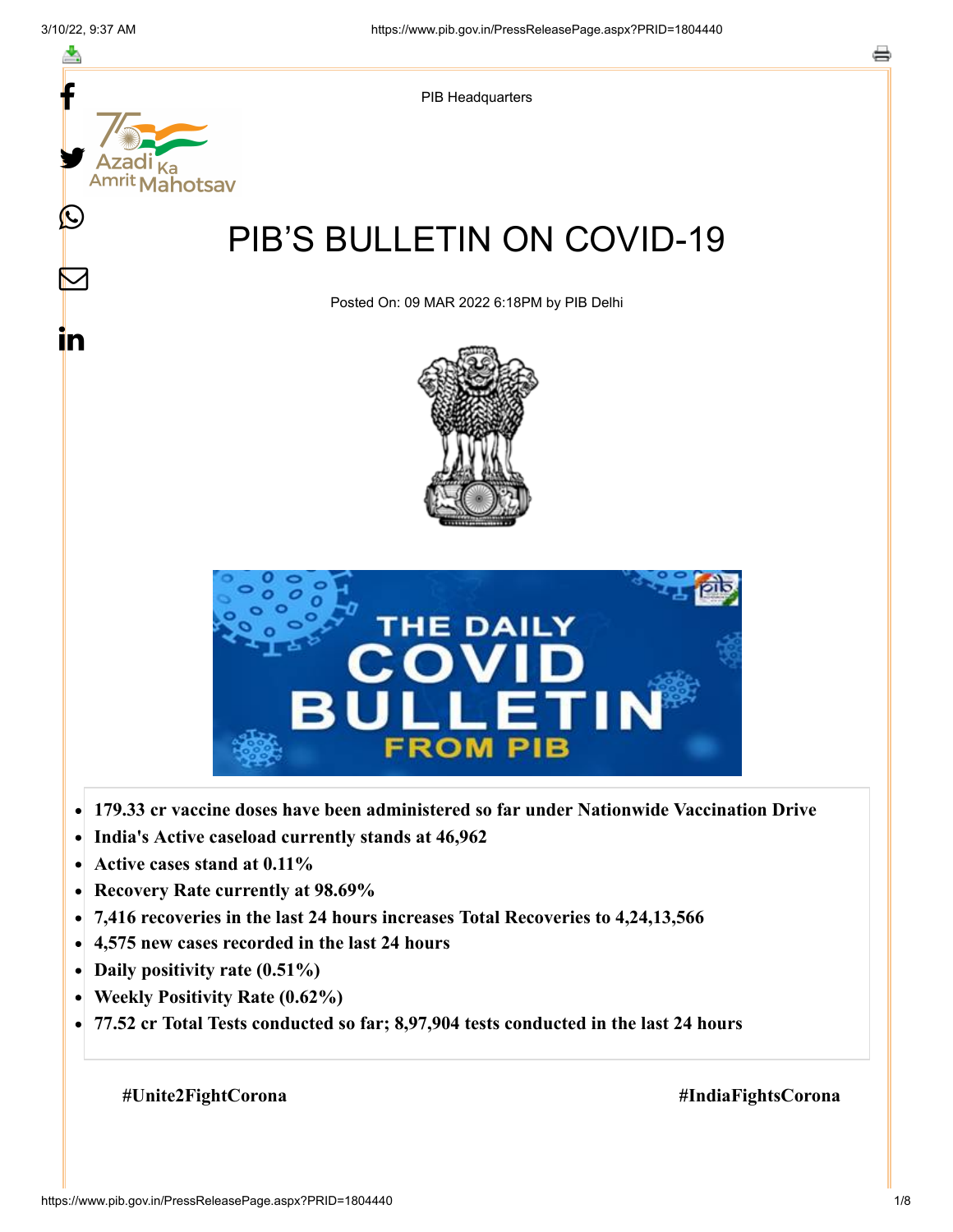f

y.

#### **PRESS INFORMATION BUREAU**

## **MINISTRY OF INFORMATION & BROADCASTING**

#### **GOVERNMENT OF INDIA**

**\*\*\*\*\*** 



**India's Cumulative COVID-19 Vaccination Coverage exceeds 179.33 Cr**

**More than 18.69 lakh Vaccine Doses administered in the last 24 hours**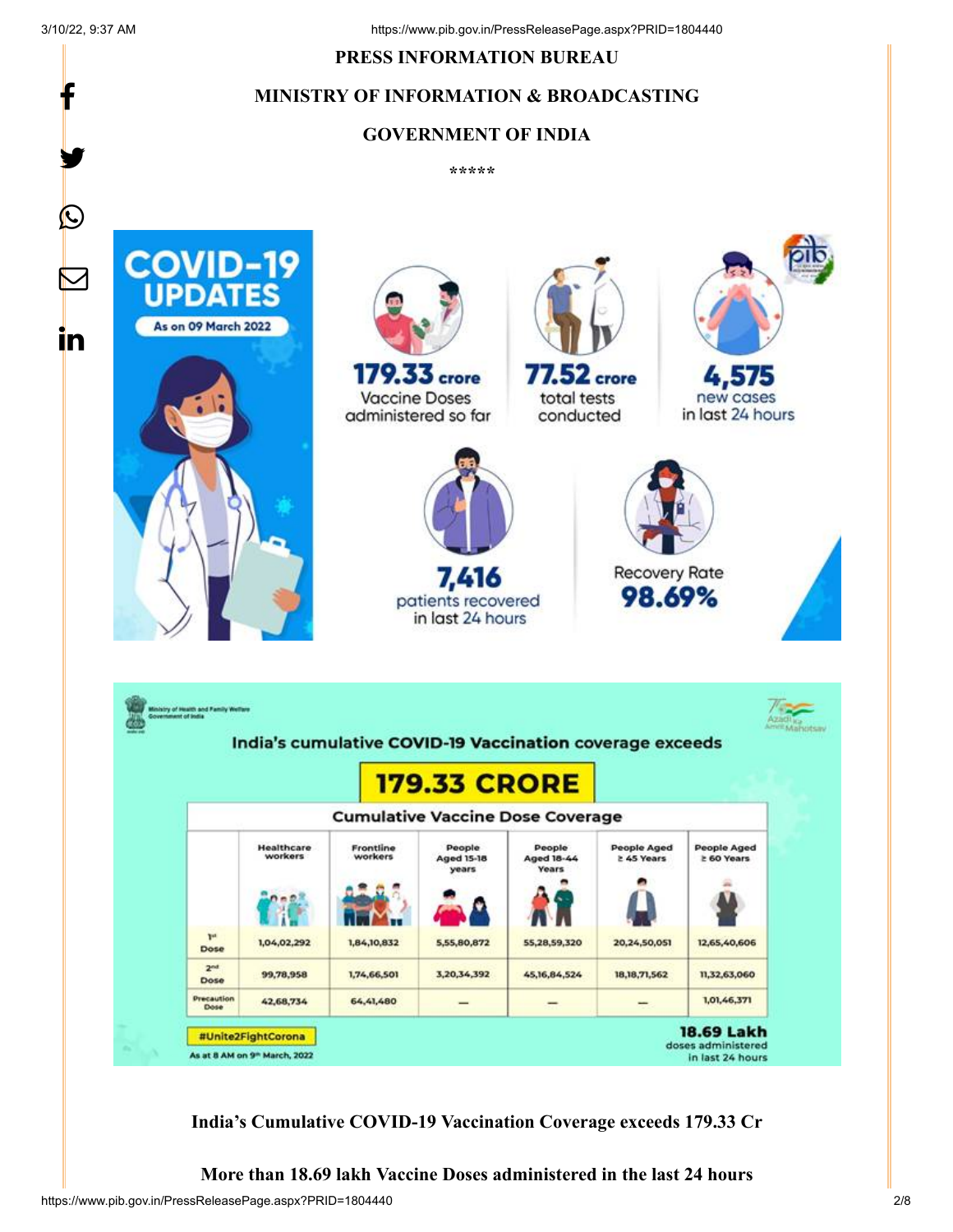f

y.

 $\bm{\mathcal{Q}}$ 

 $\sum$ 

### **Recovery Rate currently stands at 98.69%**

**4,575 New Cases reported in the last 24 hours**

**India's Active Caseload currently stands at 46,962**

**Weekly Positivity Rate is presently at 0.62%**

With the administration of **more than 18.69 lakh Doses (18,69,103)** vaccine doses in the last 24 hours, India's COVID-19 vaccination coverage has exceeded **179.33 Cr (1,79,33,99,555)** as per provisional reports till 7 am today.

This has been achieved through 2,08,48,528 sessions. The break-up of the cumulative figure as per the provisional report till 7 am today include:

| <b>Cumulative Vaccine Dose Coverage</b> |                        |                 |  |  |
|-----------------------------------------|------------------------|-----------------|--|--|
| <b>HCWs</b>                             | $1st$ Dose             | 1,04,02,292     |  |  |
|                                         | $2nd$ Dose             | 99,78,958       |  |  |
|                                         | <b>Precaution Dose</b> | 42,68,734       |  |  |
| <b>FLWs</b>                             | $1st$ Dose             | 1,84,10,832     |  |  |
|                                         | $2nd$ Dose             | 1,74,66,501     |  |  |
|                                         | <b>Precaution Dose</b> | 64,41,480       |  |  |
| Age Group 15-18 years                   | $1st$ Dose             | 5,55,80,872     |  |  |
|                                         | $2nd$ Dose             | 3,20,34,392     |  |  |
| Age Group 18-44 years                   | $1st$ Dose             | 55,28,59,320    |  |  |
|                                         | $2nd$ Dose             | 45, 16, 84, 524 |  |  |
| Age Group 45-59 years                   | $1st$ Dose             | 20,24,50,051    |  |  |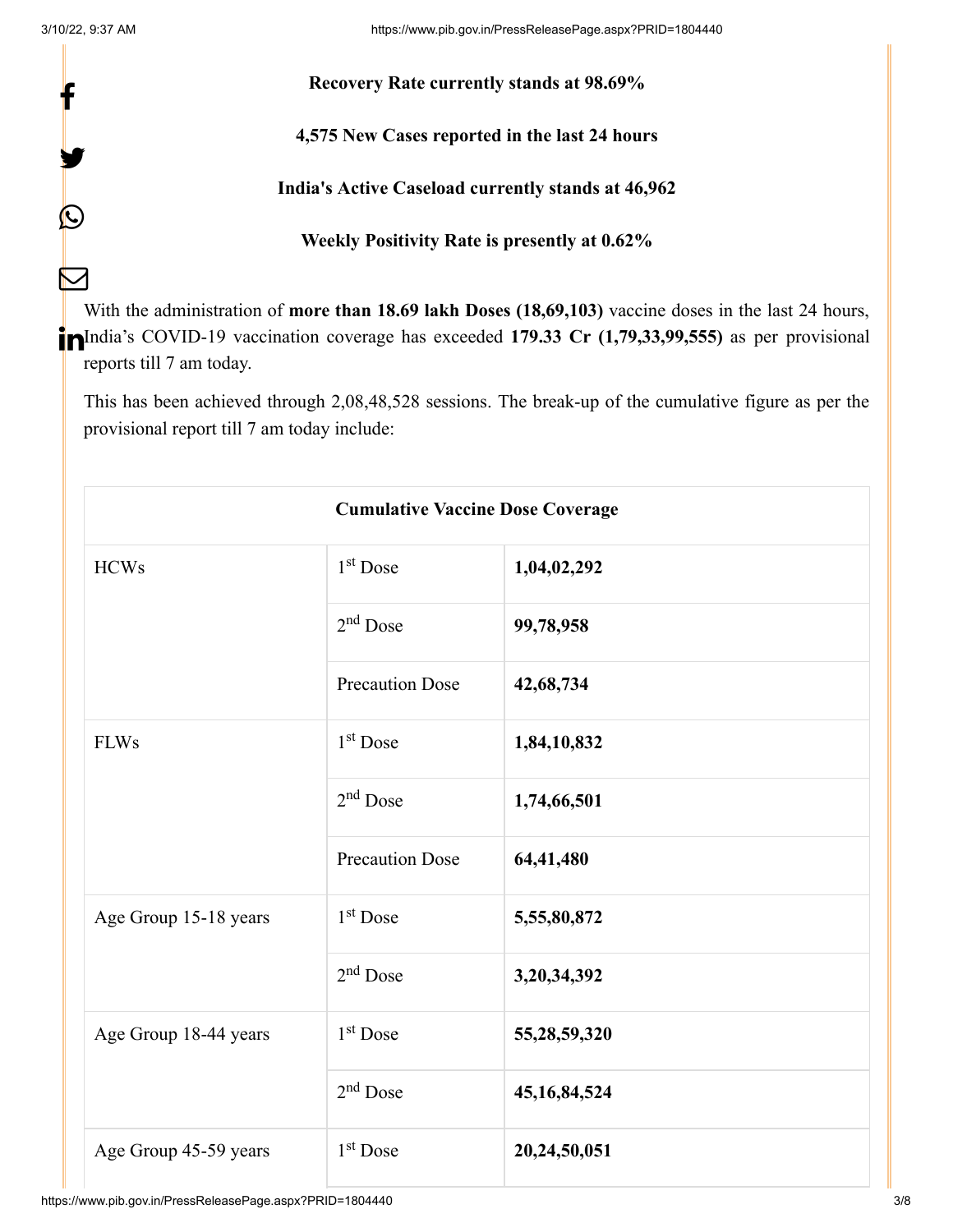3/10/22, 9:37 AM https://www.pib.gov.in/PressReleasePage.aspx?PRID=1804440

| f                     |                        | $2nd$ Dose             | 18, 18, 71, 562 |
|-----------------------|------------------------|------------------------|-----------------|
|                       | Over 60 years          | $1st$ Dose             | 12,65,40,606    |
| $\bigcirc$            |                        | $2nd$ Dose             | 11,32,63,060    |
|                       |                        | <b>Precaution Dose</b> | 1,01,46,371     |
| $\boldsymbol{\nabla}$ | <b>Precaution Dose</b> |                        | 2,08,56,585     |
| in                    | Total                  |                        | 1,79,33,99,555  |

**7,416** patients have recovered in the last 24 hours and the cumulative tally of recovered patients (since the beginning of the pandemic) is now at **4,24,13,566.**



Consequently, India's recovery rate stands at **98.69%.**

**4,575 new cases** were reported in the last 24 hours.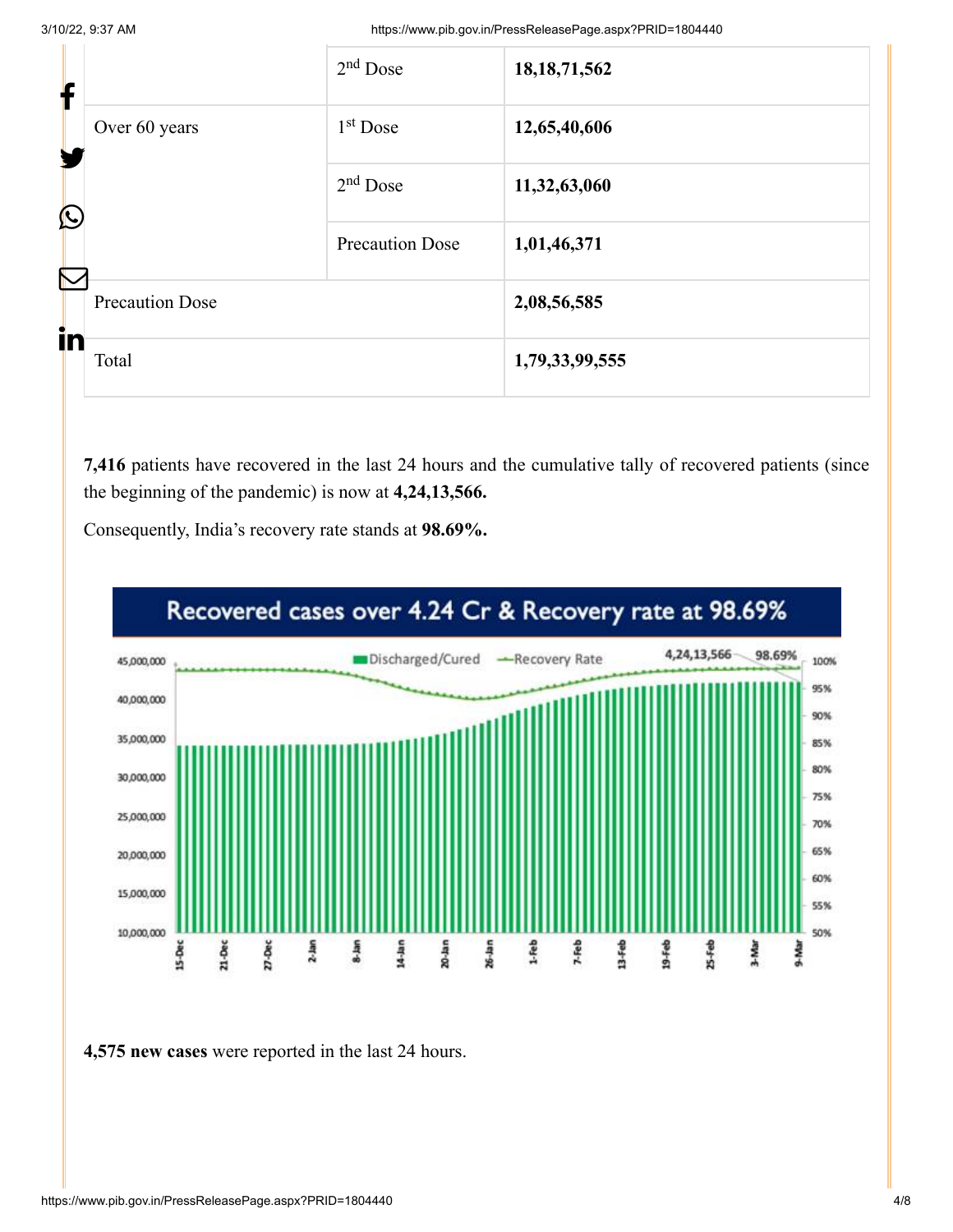

India's Active Caseload is presently at **46,962.** Active cases constitute **0.11%** of the country's total Positive Cases**.**



The testing capacity across the country continues to be expanded. The last 24 hours saw a total of **8,97,904** tests being conducted. India has so far conducted over **77.52 Cr (77,52,08,471**) cumulative tests.

While testing capacity has been enhanced across the country, **Weekly Positivity Rate** in the country currently **stands at 0.62%** and the **Daily Positivity rate is reported to be 0.51%.**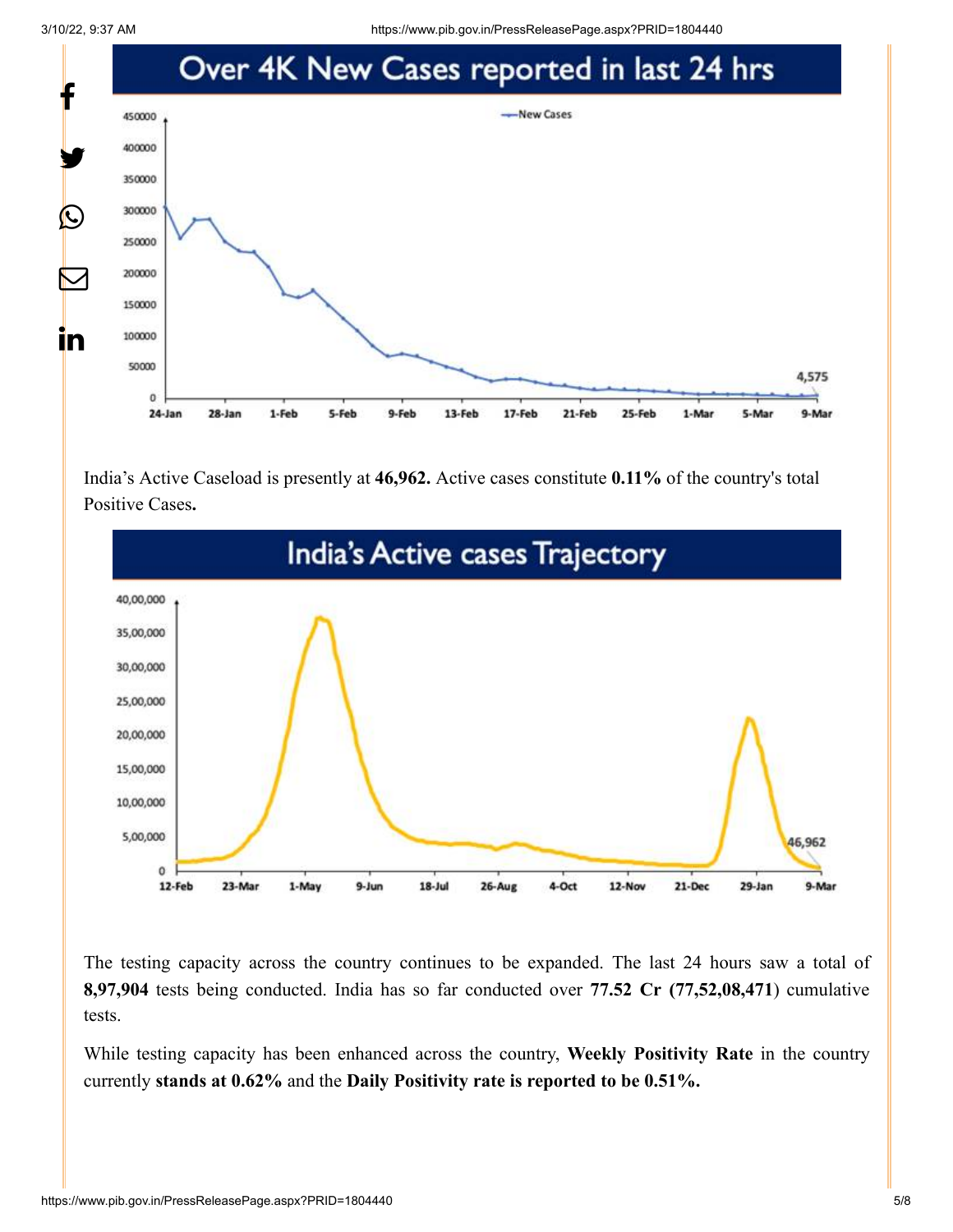

<https://pib.gov.in/PressReleasePage.aspx?PRID=1804208>

#### **Update on COVID-19 Vaccine Availability in States/UTs**

#### **More than 180.30 Crore vaccine doses provided to States/UTs**

#### **More than 15.80 Crore balance and unutilized vaccine doses still available with States/UTs**

The Union Government is committed to accelerating the pace and expanding the scope of COVID-19 vaccination throughout the country. The nationwide COVID 19 vaccination started on  $16<sup>th</sup>$  January 2021. The new phase of universalization of COVID-19 vaccination commenced from 21<sup>st</sup> June 2021. The vaccination drive has been ramped up through availability of more vaccines, advance visibility of vaccine availability to States and UTs for enabling better planning by them, and streamlining the vaccine supply chain.

As part of the nationwide vaccination drive, Government of India has been supporting the States and UTs by providing them COVID Vaccines free of cost. In the new phase of the universalization of the COVID19 vaccination drive, the Union Government will procure and supply (free of cost) 75% of the vaccines being produced by the vaccine manufacturers in the country to States and UTs.

**VACCINE DOSES** (As on  $9<sup>th</sup>$  March 2022)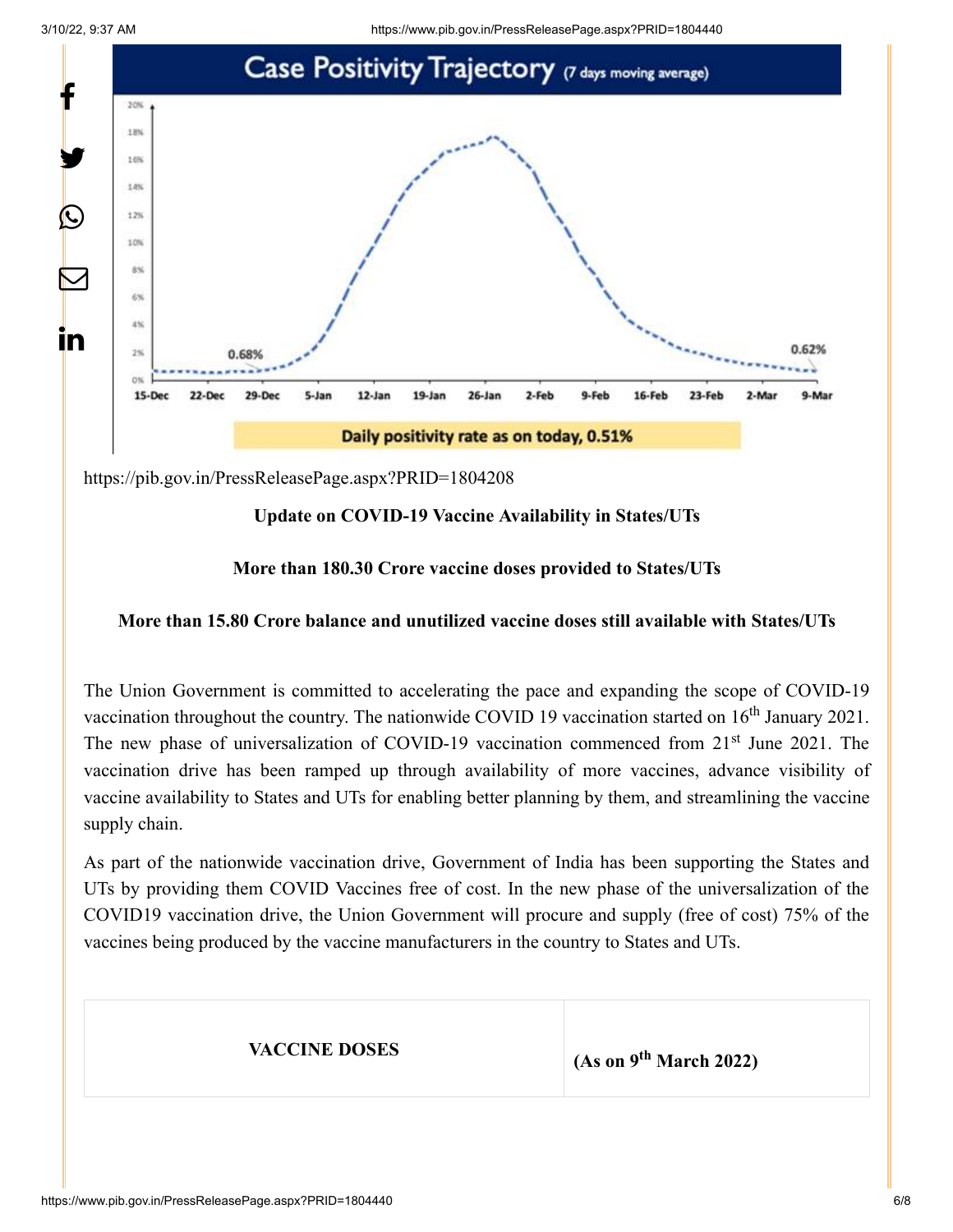$\mathbf{H}^{\prime}$ 

 $\bm{\nabla}$ 

| ľ | <b>SUPPLIED</b>          | 1,80,30,59,600 |
|---|--------------------------|----------------|
| C | <b>BALANCE AVAILABLE</b> | 15,80,54,336   |

More than **180.30 crore (1,80,30,59,600)** vaccine doses have been provided to States/UTs so far through **in** Govt. of India (free of cost channel) and through direct state procurement category.

More than **15.80 Cr (15,80,54,336)** balance and unutilized COVID Vaccine doses are still available with the States/UTs to be administered.

<https://pib.gov.in/PressReleasePage.aspx?PRID=1804194>

# **TWEET LINKS**

[#IndiaFightsCorona](https://twitter.com/hashtag/IndiaFightsCorona?src=hash&ref_src=twsrc%5Etfw):

New [#COVID19](https://twitter.com/hashtag/COVID19?src=hash&ref_src=twsrc%5Etfw) cases in last 24 hours (As on 09th March, 2022): 4,575

✅Keep following [#COVIDAppropriateBehaviour](https://twitter.com/hashtag/COVIDAppropriateBehaviour?src=hash&ref_src=twsrc%5Etfw)

 $\rightarrow$  Always wear a mask

➡️Wash/sanitize hands regularly

➡️Maintain distancing

➡️Get yourself fully vaccinated[#We4Vaccine](https://twitter.com/hashtag/We4Vaccine?src=hash&ref_src=twsrc%5Etfw)[#Unite2FightCorona](https://twitter.com/hashtag/Unite2FightCorona?src=hash&ref_src=twsrc%5Etfw)

[pic.twitter.com/UGVhotuHh3](https://t.co/UGVhotuHh3)

— #IndiaFightsCorona (@COVIDNewsByMIB) [March 9, 2022](https://twitter.com/COVIDNewsByMIB/status/1501418626708291584?ref_src=twsrc%5Etfw)